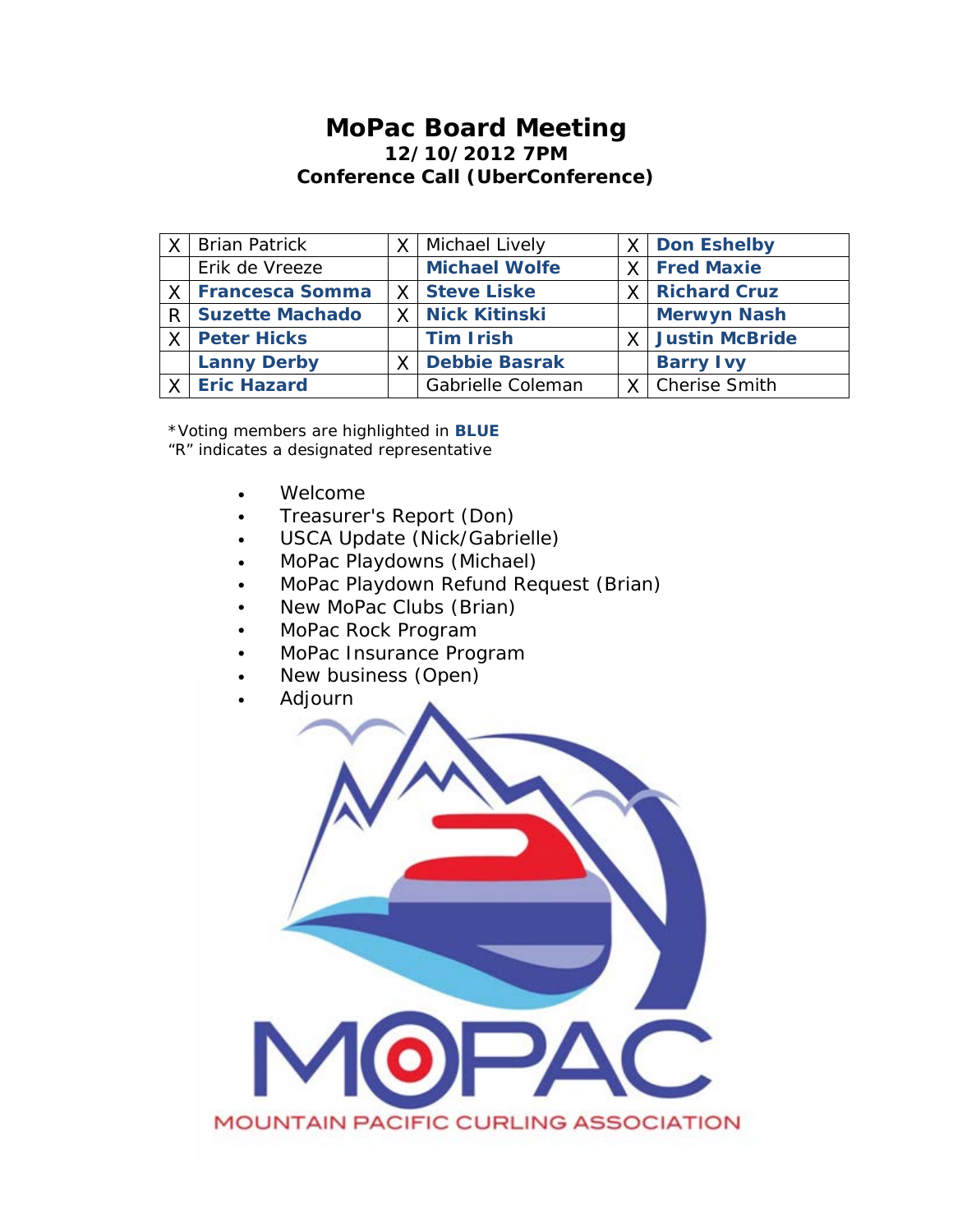## Meeting Minutes

Attendees: Indicated on agenda

- I. Call to order
	- a. Quorum reached

## Agenda Items:

- II. Treasurer's report
	- a. Don Eshelby updated the board on the financial status of the organization. There were no follow up questions
- III. USCA update
	- a. Gabrielle was not in attendance. The updaes given to the board were around general governance and the possible merger of MoPac with the atlarge region. It is unclear at this time if this would just be a shared board seat or a playdown region.
- IV. MoPac Playdowns
	- a. Michael Lively gave status updates on Men's and Women's MoPac playdowns. The board was updated on the format, schedule, and seeding process.
- V. MoPac Playdown Refund Request
	- a. A men's and women's team has withdrawn from the tournament. It was expected that refunds would be requested, but no request has been made at this time. This item will be tabled for now.
- VI. New MoPac Clubs
	- a. Lake Tahoe Epic Curling (LTEC) has applied for MoPac Membership.
		- i. MOTION Eric Hazard made the motion to accept LTEC as the newest MoPac member club. The motion was seconded by Francesca Somma. The motion passed with no opposition.
	- b. We are expecting applications as well from 2 additional clubs:
		- i. Billings, Montana
		- ii. Havre, Montana
- VII. MoPac Rock Program
	- a. There is still an interest in establishing a MoPac Rock Program, but we recognize that we need to be in a better financial position to make this happen. We will continue to explore this possibility.
- VIII. MoPac Insurance Program
	- a. There is definitely a need for club insurance in the region, but it seems that this need is currently being met either through the USCA insurance program, or through other insurance companies.
	- IX. International Tankard
		- a. A request was made for volunteers to work on the International Tankard selection committee. The committee will be headed by Steve Liske. Other volunteers are Eric Hazard, Richard Cruz, and Brian Patrick
	- X. New Business